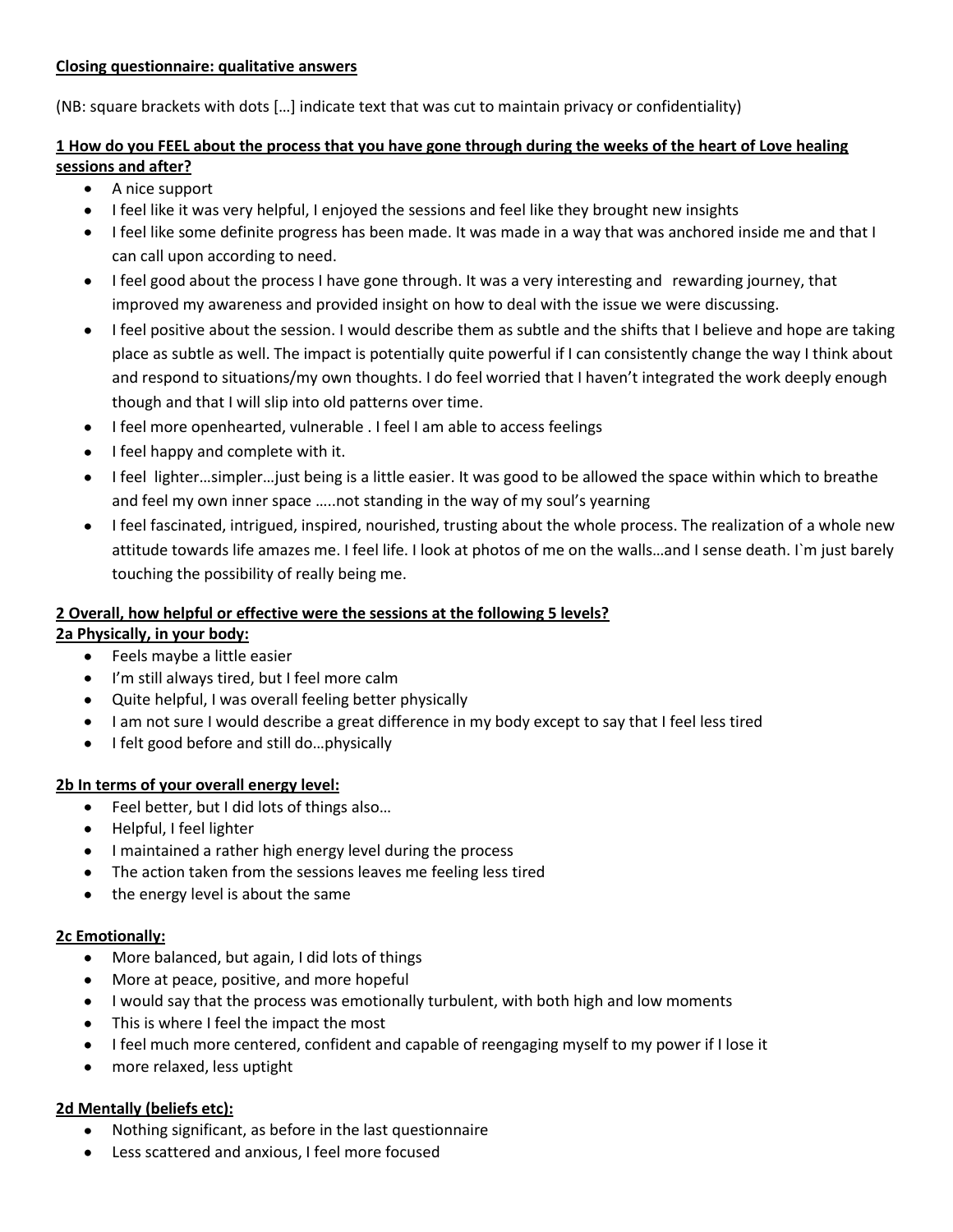- Quite a few of my beliefs shifted, helping me overall to deal with the issue
- This is where I feel the impact the most
- $\bullet$  I feel a lot of clarity.
- freer, unshackling some old patterns

#### **2f Spiritually:**

- More connected
- Reconnecting, I feel like the sessions help me do that much more easily, outside, it's a little more difficult, but easier than prior to the sessions
- I was more sensitive to spiritual aspects during period when sessions took place, quite an improvement during meditation too.
- Although I wouldn't describe the sessions as feeling deeply spiritual, I do feel more connected to myself that before
- I feel connected and very blessed. I feel I am protected and taken care of.
- more inner space allowing access to spiritual movements

#### **3 Was there anything about these sessions, or in the sessions, that didn't feel good or helpful to you?**

- No  $\bullet$
- No (tendency to get lost in head … helpful to bring things back to the heart level regularly)  $\bullet$
- There is really nothing in particular that I didn't like or that felt useless.
- $\bullet$ Not particularly, sometimes I felt there was more talking than necessary but this balance is hard to maintain.
- I did feel that the phone was an impediment. I am grateful to have it as I would not have been able to do three  $\bullet$ sessions in a row in person, but I do find the face-to-face much more powerful. Sometimes I had to strain my voice to hear.
- No  $\bullet$
- No. I really trust the processes with you. I feel you are very intuitive and I always feel results.
- It felt good that we clarified some of my negative thoughts about our past interactions. It cleared space for more open and frank connection.
- Really nothing didn`t feel good.  $\bullet$

## **4 Overall, please list the 3 aspects/elements/parts of the sessions that were the MOST helpful to you: 4 Most helpful 1:**

- Combining body and mind 2
- The validation/normalization/reassurance
- Body Work
- Identification and explanation of how the issue was being expressed in my character
- The quiet period to tap in, but also to feel as though I was receiving loving energy
- sessions allowed me to get in touch with feelings
- you responding to me to clarify what you see beyond what I can't see (blindspots)
- your very active listening
- the love coming full blast through the phone

#### **4 Most helpful 2:**

- Energy work and physical touch, bringing back to the topic
- Really feeling HEARD and feeling like I've been SEEN, and that that is ok (= and it is ok for me to allow others to  $\bullet$ see me too!)
- My feeling safe and comfortable enough to share my most intimate thoughts and feelings
- The loving attitude of the healer
- Using very concrete examples as a starting point to try to describe what I was experiencing and the moving to broader themes from there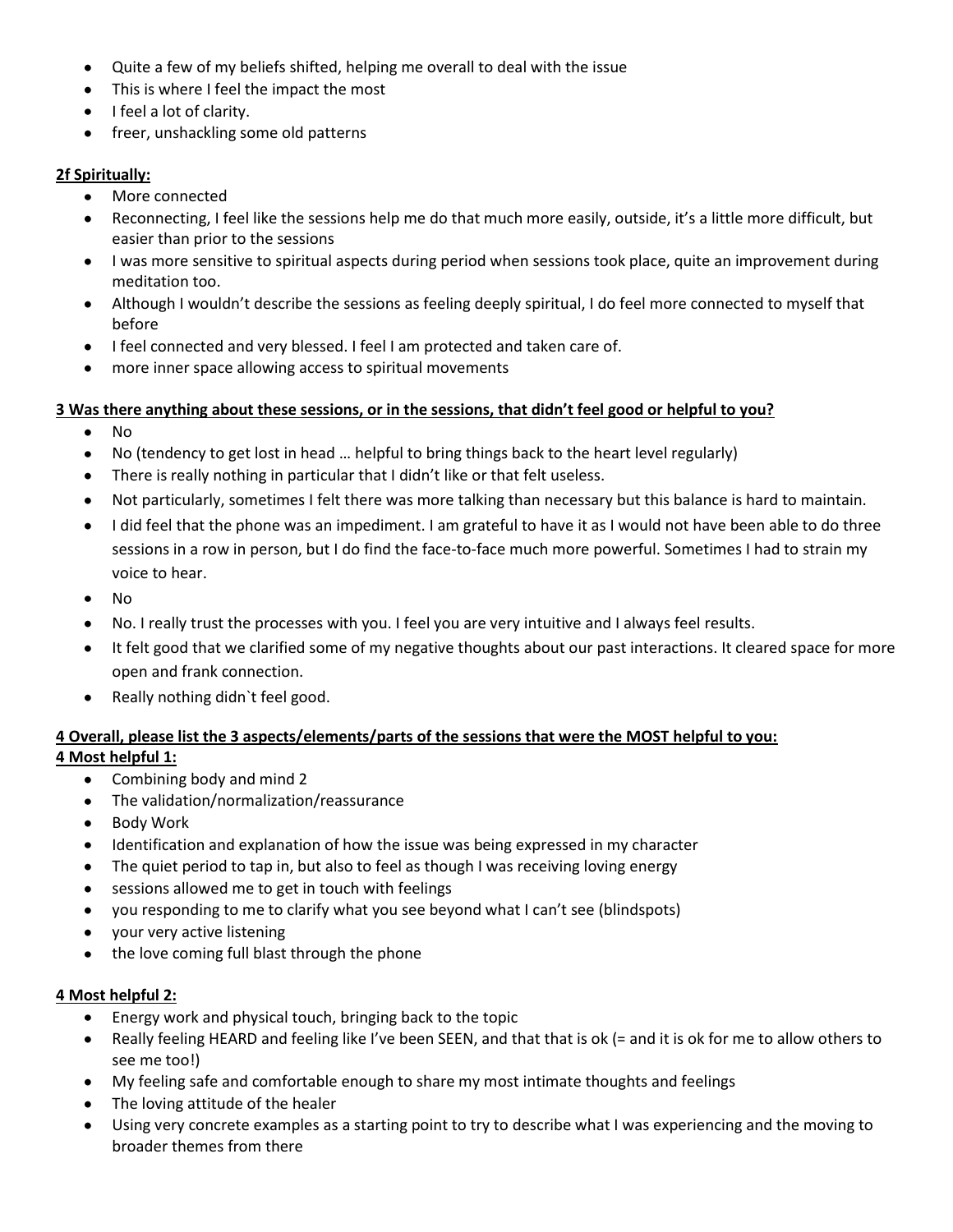- took me out of my head and into my heart
- Clarifying what I want to focus on and then writing about what worked during the sessions.
- your comments/ analysis/ insights in my process
- the tone and rhythm of voice of the person accompanying me  $\bullet$

#### **4 Most helpful 3:**

- Empathy and space
- Stopping to check in (breathing on it) I want to do this more in my life
- certain very key distinctions and insights that you were able to bring to the light for me.
- The ability of the moderator to prepare the space so I can see myself how the issue I was facing was affecting  $\bullet$ me
- Developing/finding/holding one or two very concrete phrases from each session that help me to come back to  $\bullet$ the insights gained during the session and that support my 'new way' of responding/being
- I felt safe in the sessions  $\bullet$
- sharing my about my issue and focusing on it.
- the confirmation/ affirmations and goodwill I felt from you
- the availability, the presence

# **5 Overall, please list the 3 aspects/elements/parts of the sessions that were the LEAST helpful to you:**

### **5 Least helpful 1:**

- Chatting
- Maybe more body/energy work would be good?
- well the questionnaires I wasn't too crazy about
- Sometimes I was not ready for the instructions from the moderator's side
- I did miss the body work! I do feel that it adds another dimension to the work and the hands-on part always feels so nurturing
- would have preferred to skype
- I know you would like me to answer this question, but I see the sessions as a whole and don't question it. There  $\bullet$ are many areas in my life where I don't question. This one is one in which I just accept it as it is.
- as I mentioned I felt judged in the past about my spiritual blockages
- can`t think of any

#### **5 Least helpful 2:**

- Just passive receiving
- I find our sessions so simple and yet effective and there is little that takes place that I have resistance to. Iim usually not too crazy about the heavy emphasis on astrology but that didn't take place in these sessions. Other than that the only thing I mentioned was that sometimes I feel you can be more direct and personal with the examples you use.
- The transformation in my perception was sometimes too fast to follow  $\bullet$

#### **5 Least helpful 3:**

A bit hard to accept that this is a never-ending process

#### **6 What, if any, would you describe as highlights or real AHA moments during the process?**

- There weren't any  $\bullet$
- Some realizations/confirmations: That I connect easily and quickly, I just need to remember to do so, and to focus. That I love intensely and that I am very sensitive, and that both of those things are ok. […]
- When we looked at how I am covering up the fear of inadequacy with an arsenal of spiritual fixes. That was a very key moment for me.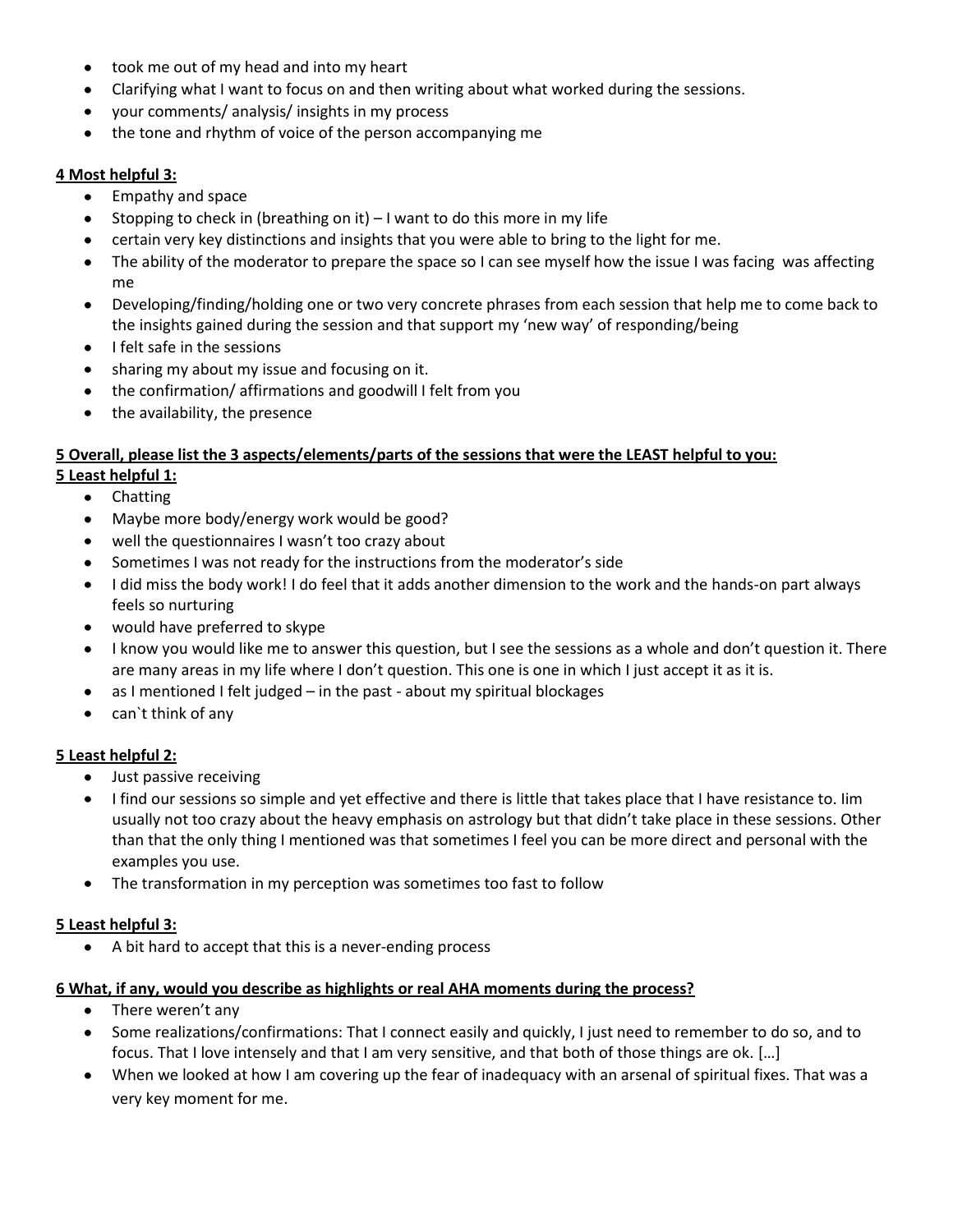- I think the evolution in my perception expressed here as ,totalitarian->vulnurable->humble circle, was an astonishing experience. The revelation and practicing of opening to the resistance was also an AHA moment. Being able to feel and imagine about what lies beneath during the session was also quite astonishing.
- imagining me without my critical voice. I had never done that before and was surprised how much came up and how well I felt with the vision and after the session; completely reconceptualizing the part of me that needs rest, space and quiet from being a problem or a lack of energy to simply being my yin energy that needs to be expressed
- During the session, I was able , with your help, to let go of defenses and get in touch with feelings  $\bullet$
- Realizing that I lived mostly in my head and rarely checked in with my heart and gut.
- At the end of each session and the following 2 days there was the AHA feeling of new-found freedom
- 1-The realization that love cannot be gotten…reached for, searched for, outside of me. I am love…and need to let it flow by allowing it to flow from within. Noone can make me happy… 2- how i`ve needed peace in my youth and searched for it outside of me. I can connect with it from within. It`s there, always has been there.

### **7 Were there any significant shifts that you felt happening in you during the course of the process?**

- Not really  $\bullet$
- Yes, setting the intention. I thought I had committed to doing what I needed to attract a loving relationship in  $\bullet$ my life, but I hadn't really – and now I have!
- Well that created a shift that continues to take place.
- As mentioned above, totalitarian->vulnurable->humble circle: -practicing of opening to the resistance, -being more sensitive than usual -comfortable with not knowing.
- $\bullet$ I can recognize my critical voice almost immediately. I am not always successful at not listening or countering it in a convincing way, but I do see it almost the moment it surfaces, and that gives me some distance from it. I realize I am being more gentle with myself both by physically allowing myself to sit and by not beating myself up for feeling tired and/or not wanting to be active.
- I felt energy releasing, heart opening .  $\bullet$
- I started to feel more confident and able to hear my disempowering voice apart from myself.
- I took a break from my mom (wrote to her and she knows I love her and all is well) during the process. This has allowed me to freely and honestly look at what is important to me separate from her. I really came to see how much power I'd allowed my mother to have over me in all decisions: partner, dress, car, home, neighborhood, values.

Now I no longer consult her or what I think she would approve to decide things. It is very empowering. I have begun to speak up with more confidence in all kinds of situations. I am reaching out to people in a way I hadn't in decades. I feel firm in who I am and so expressing it is easy and natural.

I feel more connected also with life. I feel very lucky. I see opportunities coming to me with minimal effort. I have more faith in life and myself. I no longer let the voice of darkness and doom take over me. I see it for what it is, a conversation/story that longer serves me at all.

- I think I have said it all.  $\bullet$
- The images I got […] were so real. The voice telling me to be real…not fake it was also so real. That I cannot expect the other to respect me. Respect is lived from the inside and radiates outside.

#### **8 Overall, how beneficial was this process for you with regards to deepening your awareness of yourself?**

- It's always helpful to look in and have some assistance to be there and support
- Realizing that I connect easily and quickly, I just need to remember to do so, and to focus = for now I seem to  $\bullet$ keep being reminded that I can answer most questions myself, and provide myself with what I need – because each time I tune in it works!
- I still feel like I have a long way to go.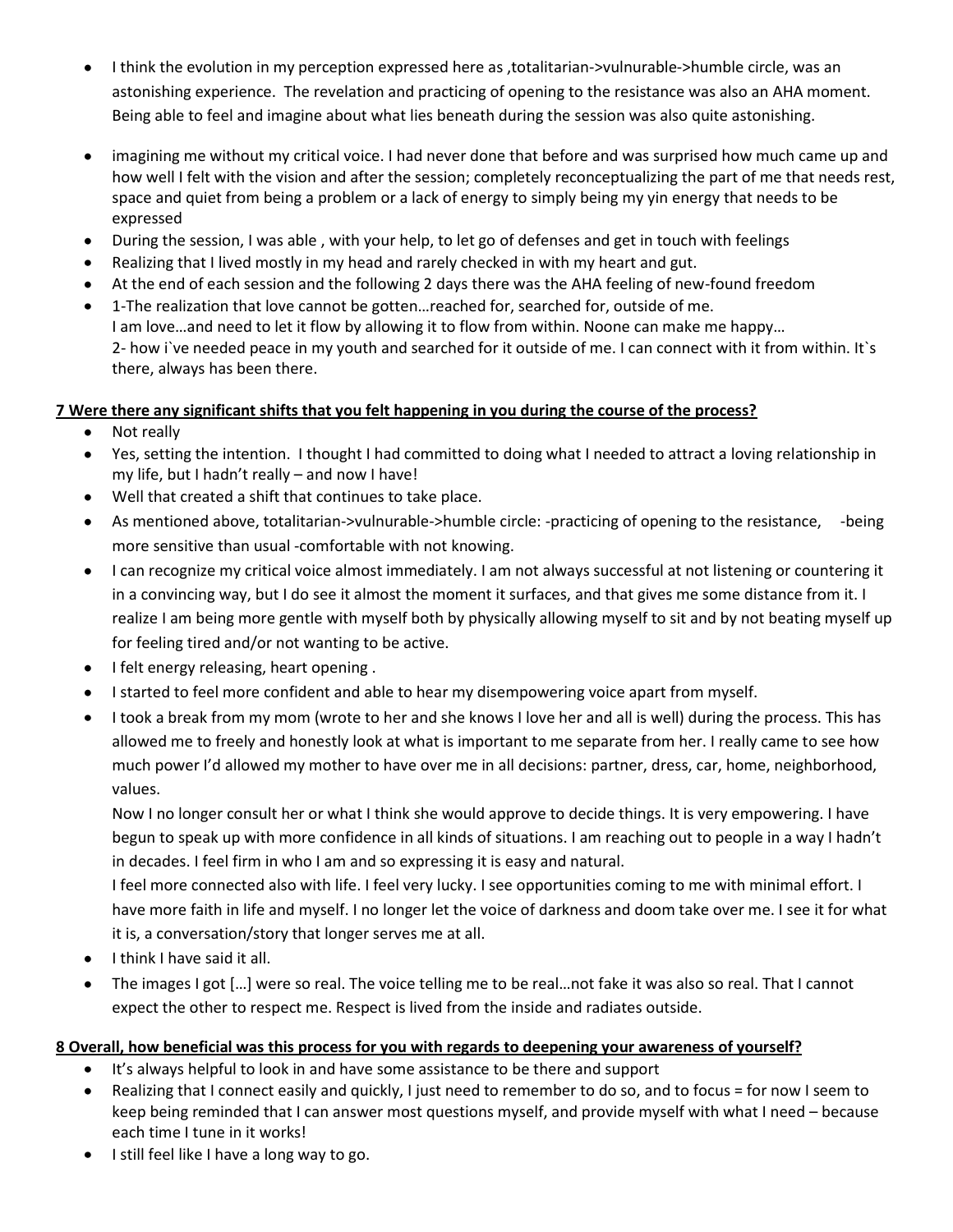- Same as above, plus coming into contact with all these feelings that are normally hidden. Very informative and relaxing experience. Pity I am not like this more often.
- The issue that we worked on is one that has been with me for as long as I can remember. I am not sure I feel that my awareness of myself has deepened, but rather that I have become clearer about what I can do, from within, to counter some of the tendencies I have that are self-limiting. What the sessions offered me were s
- My feelings are available when I feel safe  $\bullet$
- 9…the experience of deep peace seems engraved in my cells more than ever. The memory of seeing life from a total different angle has made it`s mark. Just writing about this…makes me open and open.

#### **9 Overall, how beneficial was this process for you with regards to bringing healing to areas of wounding in your life?**

- More insight than healing
- I'm not sure about this one I don't think we worked on this directly. I guess I feel this is a work in progress.
- When I talk to you about the things that have taken place in my life I can see the connections fo old wounds and childhood traumas. This helps me put things into perspective and appreciate them as opportunities for healing and forgiveness.
- As mentioned above the issues that appeared in the session were very relevant to healing, a lot of stuck energy  $\bullet$ dissipated, I came to contact and approached with sensitivity aspects of my character that were lurking under the surface. Very refreshing overall.
- $\bullet$ Neutral. I am not sure areas of wounding came up. There is of course the wound of living in a pattern that zaps my energy, but I think of that as more of a self-limiting pattern than a wound and it is this (the pattern) that I had chosen to work on.
- I prefer to see it as coming into all that I am, nothing to fix, change  $\bullet$
- I don't feel so much like I've brought healing to wounds. I had not been living a life with me fully in the driver's seat. The impacts were that I did not feel fulfilled.
- I sense a beginning of healing. I intuit that there is a lot more to be cared for. I get what is healing is now.

#### **10 Overall, how beneficial was this process for you with regards to supporting you on your own personal journey?**

- As said, it's great to have someone supporting the awareness and the space around a topic and hold it in a loving, open space
- It was beneficial for many reasons including all the insights listed above. But mainly, because it has given me hope, and some tools to work with!
- Yes I feel it is very helpful to moving forward with greater insight and clarity.
- Very, nevertheless the amount if imperfection in my character is always somewhat intimidating
- Very beneficial. As mentioned, this is my constant theme or seemingly my life's work in terms of personal  $\bullet$ growth. I believe we made real progress in a fairly condensed period of time. I believe I have a lot to work with over the next weeks and months and some very important, subtle shifts have taken place.
- I feel like a layer has been peeled away allowing me access to my heart and my feelings
- I really felt supported more than ever in my life. I`m still astonished at what happened.

### **11 Would you recommend heart of Love healing to others – or would you rather recommend other ways that I work to them?**

- I didn't notice much difference. I love when someone is there present with me…  $\bullet$
- It depends on the person there are definitely some I would recommend it to, like the more open-minded and spiritual people, (and I think everyone would benefit), but I'm not sure that everyone would be open.
- I definitely would and have.
- Yes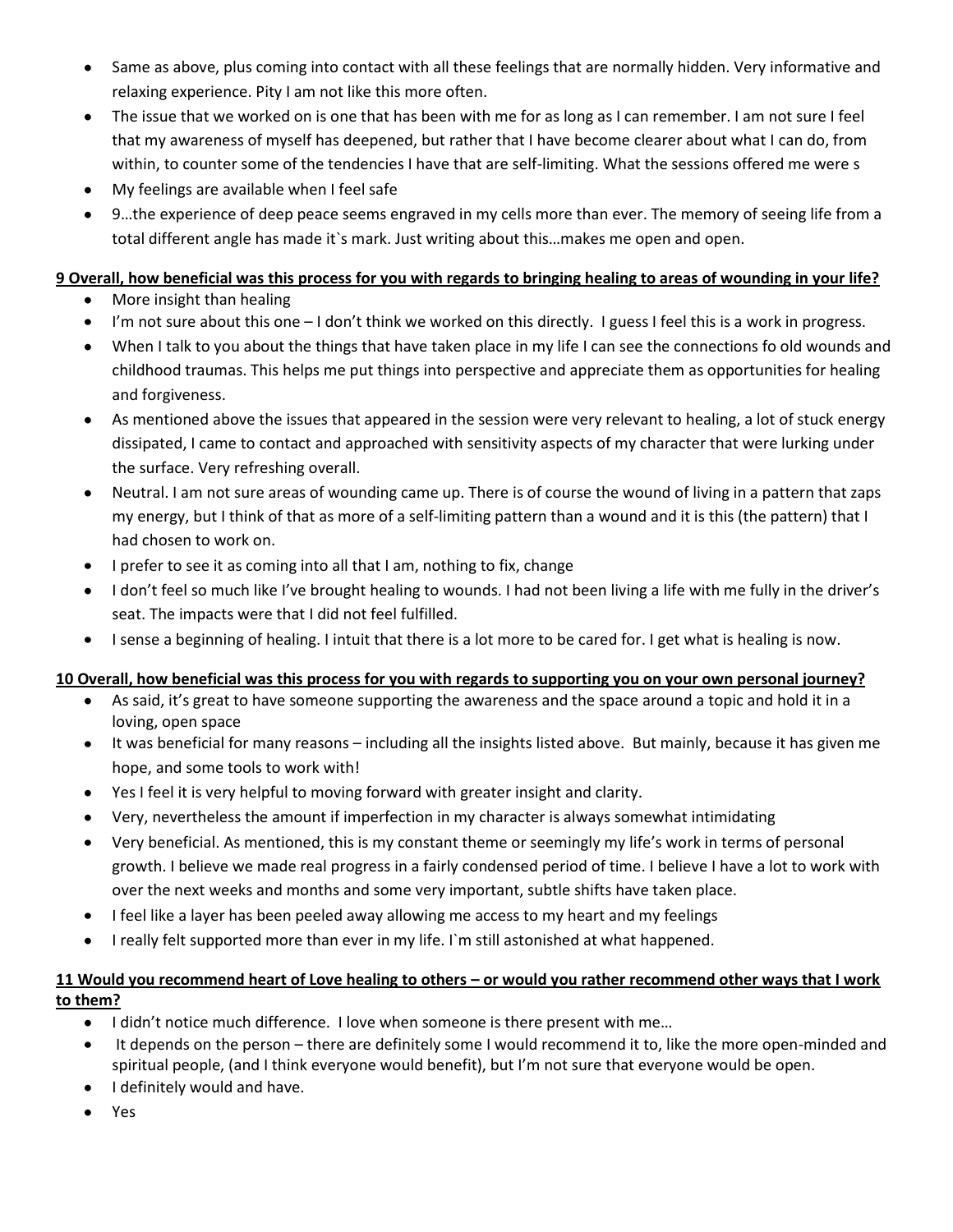- I would recommend that others work with you generally.I am not sure I would recommend heart of love healing over other modalities you use. This may be partly because I have trouble distinguishing it from you approach, generally.
- I would highly recommend heart of love healing to others, its really at the core of all healing
- Yes, I would recommend heart of Love healing.
- I would recommend your method exactly as it stands right now.
- I definitely would. I wonder though if others would sense the subtlety, the depth of this kind of work. It would definitely work for highly receptive people.

#### **12 Would it serve you to continue the process begun during this research project?**

- I do in other ways  $\bullet$
- Yes, I am continuing!
- Yes
- It would be beneficial I think. I have a number of objections though, in particular with respect to how it can be  $\bullet$ done so that it is helpful. The impact of the moderator is high and makes things that require a very large period of personal development to appear as easy and quickly achievable. This appears to be an illusion to me. Although a lot of what is learned during the session helps in the long run, getting back to reality is always somewhat of a harsh experience. Also the availability of the moderator, makes me a bit lazy towards my personal responsibility. Finally, the ever-lasting aspect of the journey is hard to come to terms with.
- I would like to continue on the theme, but in person and, where appropriate, with bodywork.  $\bullet$
- Yes  $\bullet$
- I am certainly continuing this process.
- Yes, it would. I would like a monthly spiritual and emotional "tune-up"
- Yes yes and yes….  $\bullet$

#### **13 How would you describe the process of filling out the questionnaire between the sessions? Did this help you in your process (e.g. integrating the work that was done, deepening, new insights, etc)?**

- Ok, but more a task  $\bullet$  .
- It did actually help with integration, and it's good to have things on paper to refer back to -- to remind myself if I  $\bullet$ slip into old habits
- I'm not crazy about questionnaires but I must admit that it did help to see how I felt a day or two after the sessions what I was going through and how and if I was using anything I learned.
- I think it is overall useful and perhaps should be integrated as a regular practice within a better defined program.  $\bullet$ The sessions bring, me at least, to a state of awareness that is far beyond my normal capacity. This great but there are two disadvantages: 1. the downsides of readjusting to my normally distorted view of things, 2. the vividness of the session memories easily fades away. Writing definitely helped to brings things together again and deal with these two issues.
- Yes, they all did. The pre-questionnaire really made me stop and check in with myself before the session, which was useful. I am often running in and take awhile to get grounded in myself. Both the initial questionnaire and the after session helped me to clarify my issue, in the first case, and review and integrate what I had come away with, in the second. The act of writing about the sessions pushed me to give them more thought and reflection.
- Not really. I was never into journaling or writing.  $\bullet$
- Filling out the questionnaires deepens the insights and brings them into consciousness. As I start, I feel I don't  $\bullet$ have much to say, but eventually ideas get clearer as I begin to type them out.
- I found it laborious…I tend to have new insights while I am with a counselor/ therapist. Answering questionnaires simply puts words on what I experience, it does not lead to new insights but helps in the reenforcement or remembering of these insights.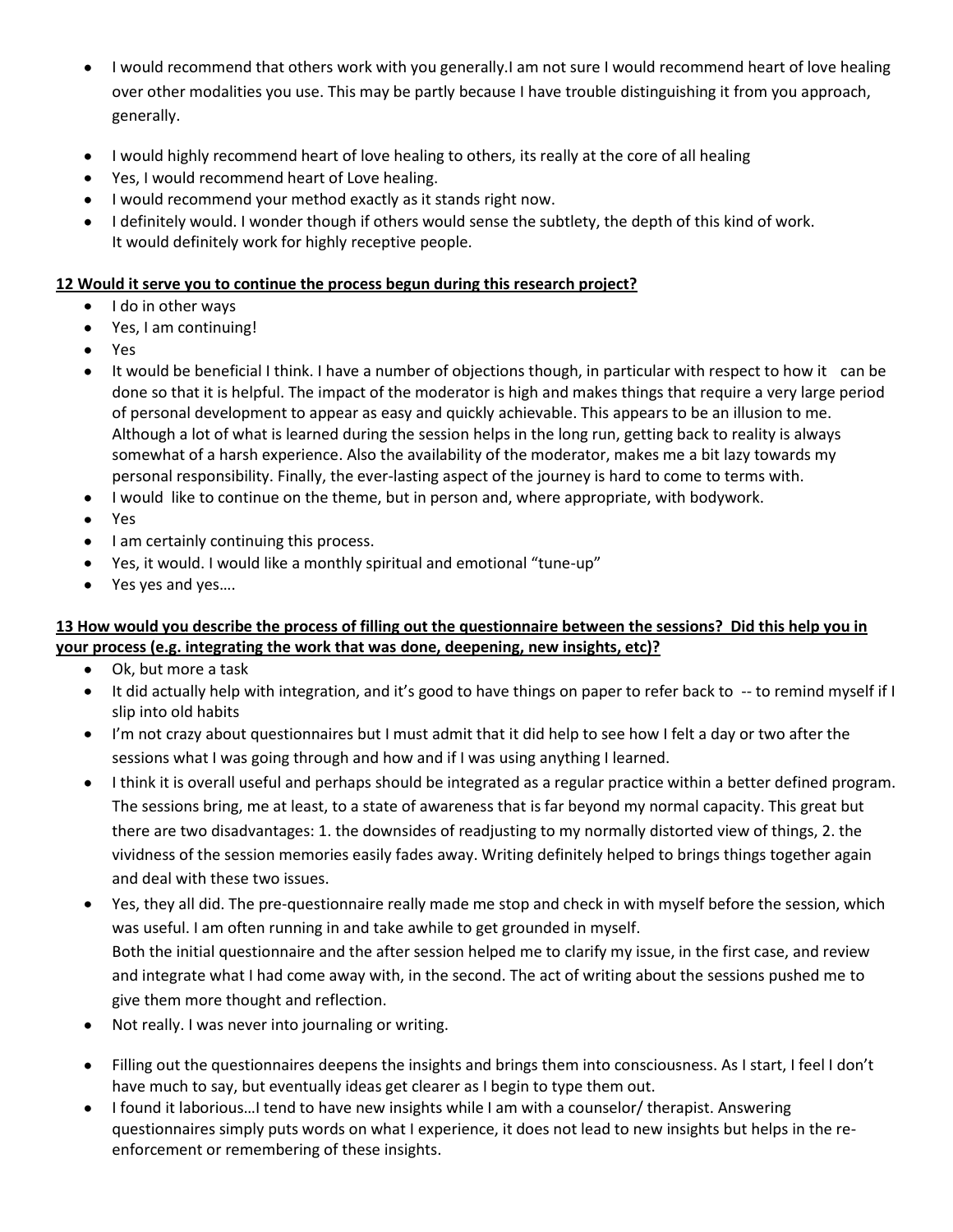Yes...when I filled up the 3<sup>rd</sup> questionnaire, I was surprised to see that the ratings kept showing an evolution in  $\bullet$ the process…I mean that I was feeling better and better.

#### **14 How do you feel about the name 'heart of Love healing'?**

- $\bullet$ I think it fits
- I'm not sure…
- A bit campy but its appropriate.
- Although I could live even without a name for the process, I find the name to be quite a passing one.
- I find it hard to identify with this name as a distinct process. It seems to me that you approach all of your work with a heart of love. If there is something that distinguishes this way of working from other ways, it might be good to work that into the name.
- I like the name. Healing is about connecting to my heart!  $\bullet$
- I feel it is a little confusing $\odot$
- I like it…I think we all yearn for it
- Love it…describes it to the core.

## **15a Do you feel that the sessions were an expression of a loving intention and energy?**

- Yes  $\bullet$
- Yes. Definitely. I didn't feel any negativity at all, and I think it made things resonate more because there was no resistance on my part – because it felt right.
- Definitely!  $\bullet$
- Yes  $\bullet$
- $\bullet$ Yes, absolutely.
- Absolutely  $\bullet$
- I am not sure. I do feel that you are very intuitive and powerful and that the transformation happening was  $\bullet$ beyond what was happening on a conscious level.
- Yes, I do
- It`s just love pouring at me…amazing…like a shower of diamonds and lighting all my cells, emotions, mental and spirit.

### **15b If so, how do you feel about that in comparison to other kinds of therapy or work that you have experienced (with me or other therapists)?**

- More from the heart and open space maybe  $\bullet$
- I feel like we got to the core of things much more quickly. I like the focus on the present, and that healing occurs in the present (ie, you don't necessarily have to know/go over everything that led to current patterns/ways of seeing and dealing with things in order for them to shift.
- $\bullet$ Hmmm I find that this work is more holistic. Sometimes I think that I need someone who will personally help me to kick my ass into shape and you don't really do that energy but after I leave your sessions I realze that perhaps acceptance and understanding are all I need. I am still not entirely certain perhaps it may be a mix of both as I have yet to overcome certain negative habits that I am seeking to abandon.
- I feel that there is need for guidance at both the conscious (cognitive) and the non-conscious levels. In some way, the balance between the two was better in these sessions as opposed to others, where the importance of the mind had been, in my opinion, somewhat underestimated. I felt I was able to participate with my mind too into what was happening, and this I found helpful. A lot of what has happened, I have also been able to observe in other healing sessions. I would say that these sessions had a feeling of humbleness that was very important and perhaps not so present in other sessions.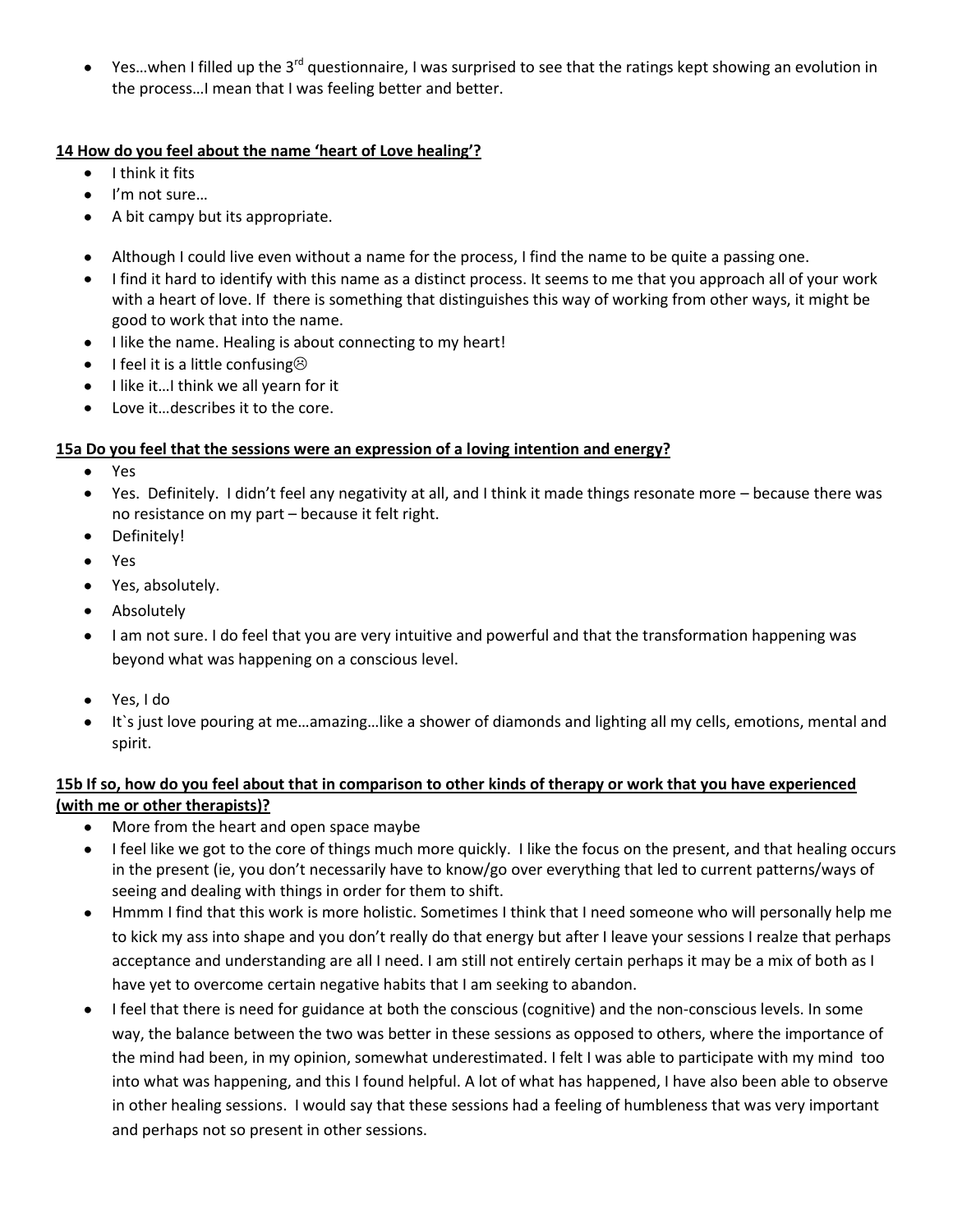- As mentioned, I feel this intention always when working with you, so it didn't feel distinctly different except that I knew there would be a period of quiet and in that period I believed that you were focusing on sending that energy my way. We have had the quiet in other sessions with the focus being on tuning in, and intuiting. There didn't seem to be a great difference between the two 'quiet periods' for me. Perhaps because I knew you were working with 'heart of love healing' I believed/felt that that energy was being directed at me during that time.
- These sessions were more heart energetically focused as opposed to usual psychotherapy or reiki.for me I feel  $\bullet$ your intention and energy were where I needed to go to access feelings
- Other therapists have a different world view. The ones I had seen were not as spiritual and so their understanding of events was different from mine. You have an awareness and acknowledgement of a higher force helping the healing process and co-creating our lives with us. You also see emotions and occurrences as being very significant and worth paying attention to. This permits us to focus on the emotional world and its messages. I like the way you always brought me around to more forgiving, accepting and loving relationship to myself and the world. This allowed me to see that I am ok and that there is nothing wrong. From this more compassionate perspective, I could go deeper into the process of getting to know myself. If I am ok and if what I feel is also ok, I can relax and be at peace with myself and the moment.
- $\bullet$ It is simpler and more direct. The intensive listening is very conducive to gaining new insights and so is the thoughtful feedback.
- Totally different…completely different. I could connect with the love energy like never before…and I can see that there is nothing but that. It`s the truth…everything else is just layers.

#### **16 Do you have any suggestions or constructive feedback with regards to how to improve on the process you undertook during this research project (or any other aspect)?**

- Even if the client is wandering around, bringing lovingly back like a shepherd…  $\bullet$
- Maybe at the beginning, it would be helpful to have a bit more of an explanation of how you work, and about the kinds of things that might happen in session.
- Yes perhaps creating an intention of doing certain things during the week and then keeping track of that in future sessions so as to assure that real consistent progress and keeping ones word alive takes place.
- I really do not know how to prolong the time the positive workings of the session last. This is always  $\bullet$ dissapointing. Some instruction in this direction would be welcome.
- Minor questionnaire things: The 'energy' dimension always through me a bit. The scale went from little energy to lots of energy. I do think of my energy in that way, but also I think about the quality of my energy, e.g. slow, quiet, racey, ungrounded/grounded.
- In the qualitative questionnaires, I found that I had often answered a question in an above question so, for me, fewer questions but ones that asked for longer responses would work better so I could get into the flow of a response.
- Not really
- No…not really….i guess it`s not easy for everyone to get this type of process. When people are ready…wow…

#### **17 Is there anything else you would like to share with me in regards to this research project or otherwise?**

- I really like this way of working.
- Thank you kindly for your loving presence. Heart of Love is very close to how I would describe you:)
- There is always this feeling that getting into the process of performing the sessions is like opening Pandora's box. I think a way to deal with this needs to be developed, as it is easy for the subject to become dissapointed. It is important to become able to achieve, with the help of the sessions, a concrete objective. A permanent change even in some minor aspect. A small transformation of permanent nature. That is consiously perceived by the subject in its divinity. A little miracle and not just magic.
- I think we covered quite a bit in just a few weeks. I do worry that I haven't integrated the shifts and insights deeply enough. In each session I brought something slightly different, all related to the issue, and we worked on it: my inner critical voice, my yin energy, my ignoring of my needs. These are all pretty big topics when I look at